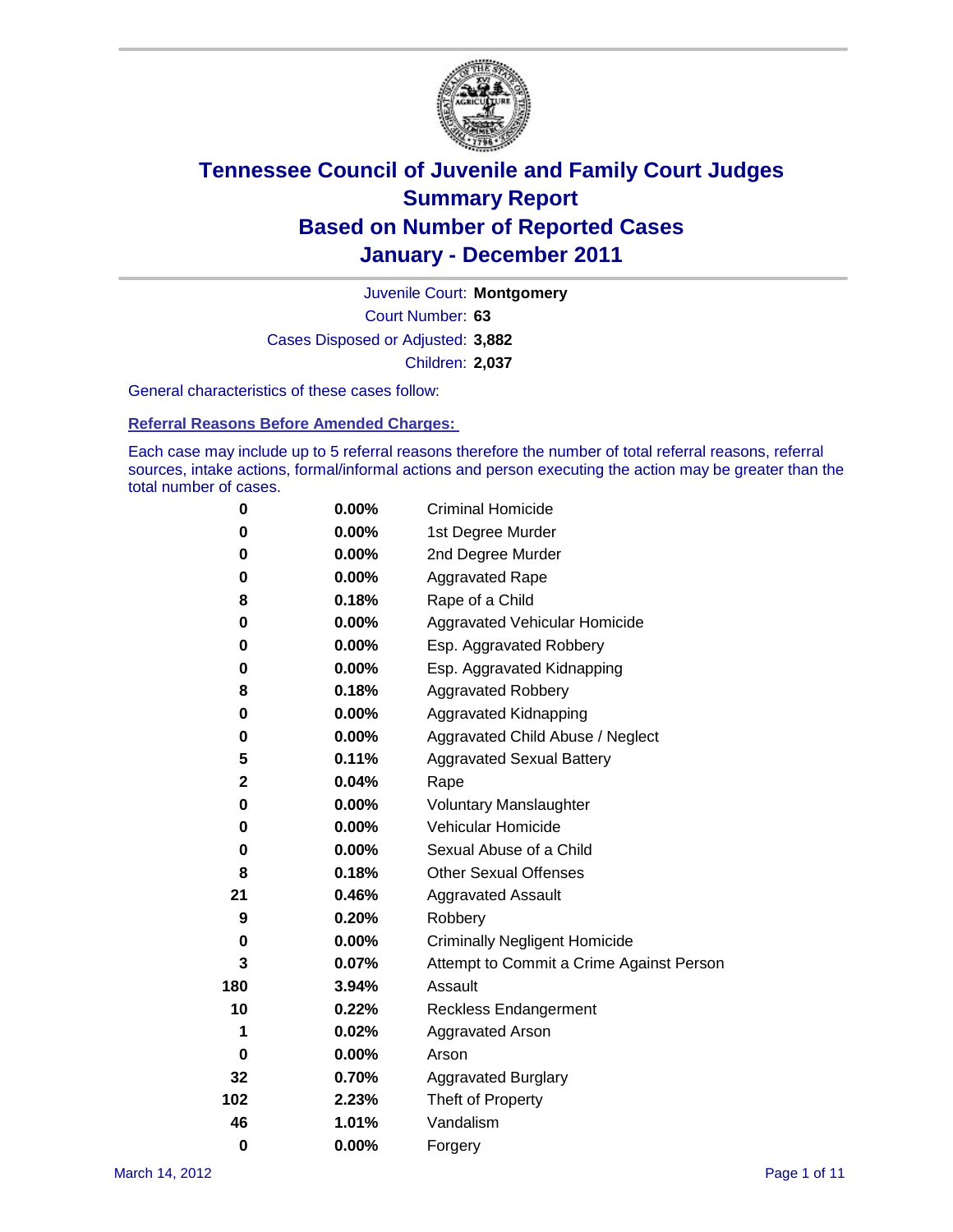

Court Number: **63** Juvenile Court: **Montgomery** Cases Disposed or Adjusted: **3,882** Children: **2,037**

#### **Referral Reasons Before Amended Charges:**

Each case may include up to 5 referral reasons therefore the number of total referral reasons, referral sources, intake actions, formal/informal actions and person executing the action may be greater than the total number of cases.

| $\pmb{0}$   | 0.00%    | <b>Worthless Checks</b>                                     |  |  |
|-------------|----------|-------------------------------------------------------------|--|--|
| 3           | 0.07%    | Illegal Possession / Fraudulent Use of Credit / Debit Cards |  |  |
| 25          | 0.55%    | <b>Burglary</b>                                             |  |  |
| 10          | 0.22%    | Unauthorized Use of a Vehicle                               |  |  |
| $\bf{0}$    | $0.00\%$ | <b>Cruelty to Animals</b>                                   |  |  |
| 7           | 0.15%    | Sale of Controlled Substances                               |  |  |
| 45          | 0.99%    | <b>Other Drug Offenses</b>                                  |  |  |
| 93          | 2.04%    | Possession of Controlled Substances                         |  |  |
| 12          | 0.26%    | <b>Criminal Attempt</b>                                     |  |  |
| 17          | 0.37%    | Carrying Weapons on School Property                         |  |  |
| 7           | 0.15%    | Unlawful Carrying / Possession of a Weapon                  |  |  |
| 5           | 0.11%    | <b>Evading Arrest</b>                                       |  |  |
| 1           | 0.02%    | Escape                                                      |  |  |
| 7           | 0.15%    | Driving Under Influence (DUI)                               |  |  |
| 42          | 0.92%    | Possession / Consumption of Alcohol                         |  |  |
| 17          | 0.37%    | Resisting Stop, Frisk, Halt, Arrest or Search               |  |  |
| $\mathbf 0$ | $0.00\%$ | <b>Aggravated Criminal Trespass</b>                         |  |  |
| 22          | 0.48%    | Harassment                                                  |  |  |
| $\bf{0}$    | 0.00%    | Failure to Appear                                           |  |  |
| 7           | 0.15%    | Filing a False Police Report                                |  |  |
| 4           | 0.09%    | Criminal Impersonation                                      |  |  |
| 135         | 2.96%    | <b>Disorderly Conduct</b>                                   |  |  |
| 14          | 0.31%    | <b>Criminal Trespass</b>                                    |  |  |
| 4           | 0.09%    | <b>Public Intoxication</b>                                  |  |  |
| 1           | 0.02%    | Gambling                                                    |  |  |
| 643         | 14.09%   | <b>Traffic</b>                                              |  |  |
| 3           | 0.07%    | <b>Local Ordinances</b>                                     |  |  |
| 7           | 0.15%    | Violation of Wildlife Regulations                           |  |  |
| 1           | 0.02%    | Contempt of Court                                           |  |  |
| 32          | 0.70%    | Violation of Probation                                      |  |  |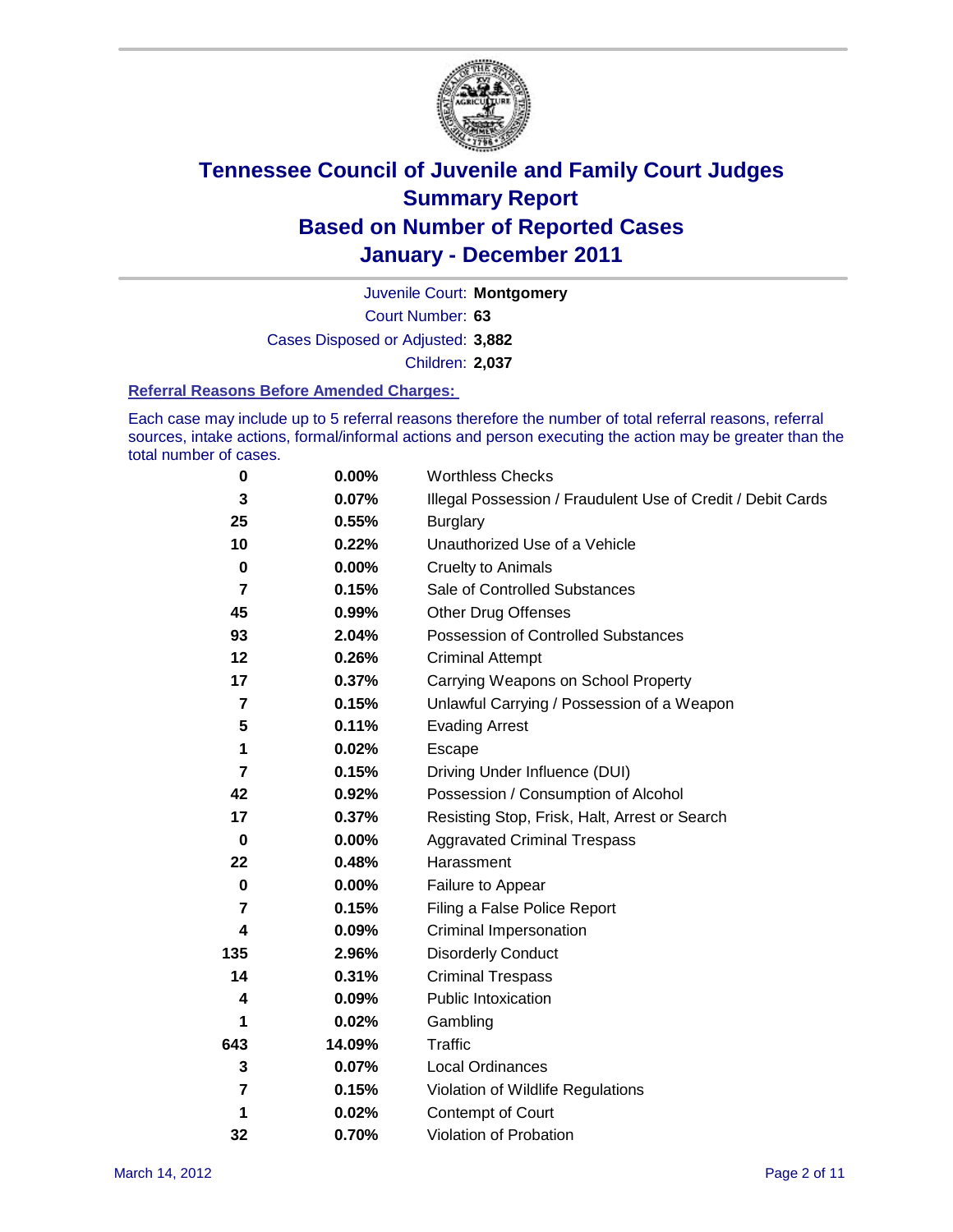

Court Number: **63** Juvenile Court: **Montgomery** Cases Disposed or Adjusted: **3,882** Children: **2,037**

#### **Referral Reasons Before Amended Charges:**

Each case may include up to 5 referral reasons therefore the number of total referral reasons, referral sources, intake actions, formal/informal actions and person executing the action may be greater than the total number of cases.

| 4,565    | 100.00% | <b>Total Referrals</b>                 |
|----------|---------|----------------------------------------|
| 8        | 0.18%   | Other                                  |
| 0        | 0.00%   | <b>Consent to Marry</b>                |
| 0        | 0.00%   | <b>Request for Medical Treatment</b>   |
| 0        | 0.00%   | <b>Child Support</b>                   |
| 0        | 0.00%   | Paternity / Legitimation               |
| 0        | 0.00%   | Visitation                             |
| 242      | 5.30%   | Custody                                |
| 0        | 0.00%   | <b>Foster Care Review</b>              |
| 0        | 0.00%   | <b>Administrative Review</b>           |
| 1,968    | 43.11%  | <b>Judicial Review</b>                 |
| 0        | 0.00%   | Violation of Informal Adjustment       |
| 0        | 0.00%   | <b>Violation of Pretrial Diversion</b> |
| 0        | 0.00%   | <b>Termination of Parental Rights</b>  |
| 273      | 5.98%   | Dependency / Neglect                   |
| 0        | 0.00%   | <b>Physically Abused Child</b>         |
| 0        | 0.00%   | Sexually Abused Child                  |
| 50       | 1.10%   | <b>Violation of Curfew</b>             |
| 0        | 0.00%   | Violation of a Valid Court Order       |
| 49       | 1.07%   | Possession of Tobacco Products         |
| $\bf{0}$ | 0.00%   | Out-of-State Runaway                   |
| 24       | 0.53%   | In-State Runaway                       |
| 272      | 5.96%   | Truancy                                |
| 79       | 1.73%   | Unruly Behavior                        |
| 1        | 0.02%   | Violation of Aftercare                 |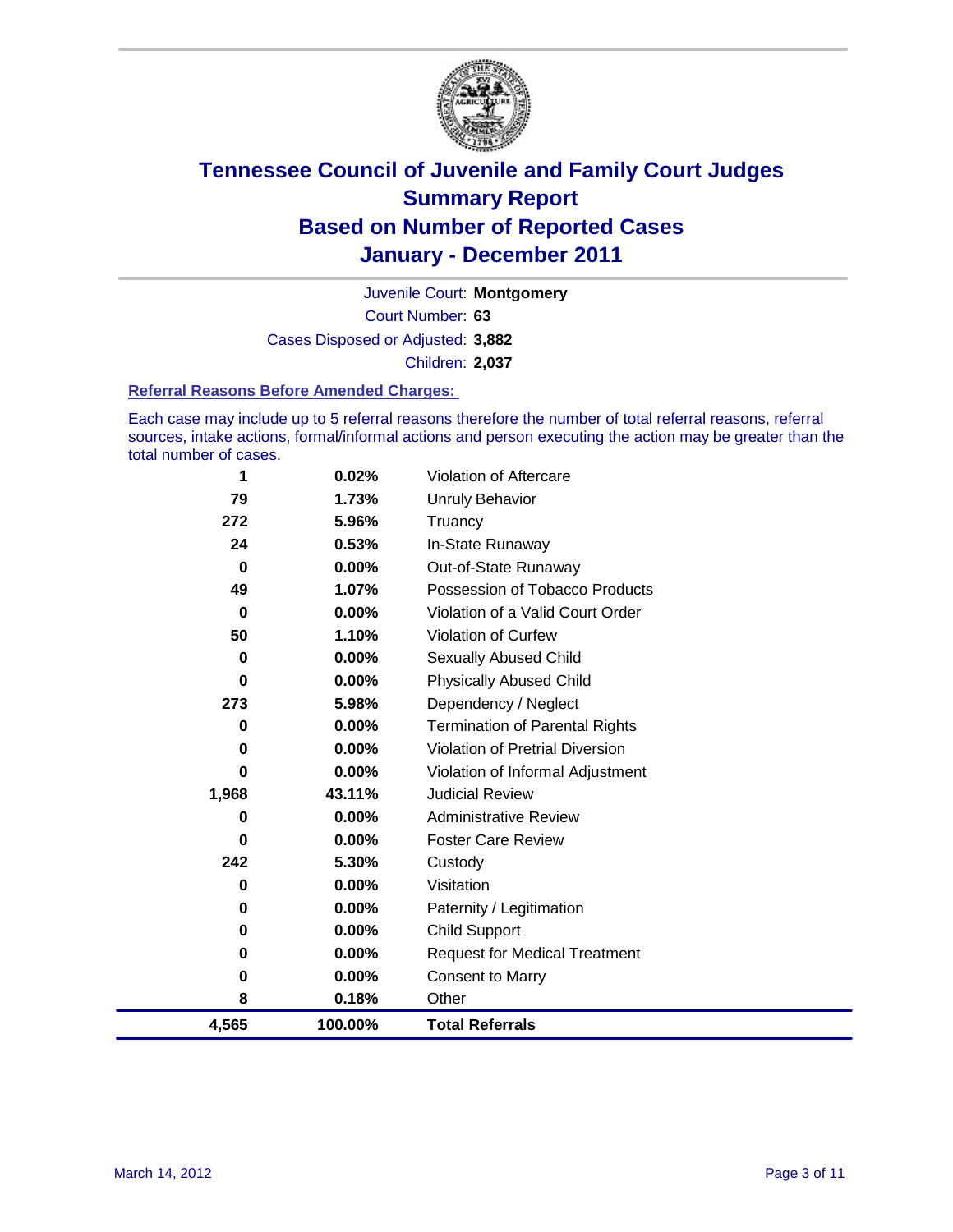

|                                   | Juvenile Court: Montgomery |                                   |  |  |
|-----------------------------------|----------------------------|-----------------------------------|--|--|
|                                   | Court Number: 63           |                                   |  |  |
| Cases Disposed or Adjusted: 3,882 |                            |                                   |  |  |
|                                   | Children: 2,037            |                                   |  |  |
| <b>Referral Sources: 1</b>        |                            |                                   |  |  |
| 1,589                             | 34.81%                     | Law Enforcement                   |  |  |
| 212                               | 4.64%                      | Parents                           |  |  |
| 138                               | 3.02%                      | Relatives                         |  |  |
| 1                                 | 0.02%                      | Self                              |  |  |
| 267                               | 5.85%                      | School                            |  |  |
| 0                                 | $0.00\%$                   | <b>CSA</b>                        |  |  |
| 276                               | 6.05%                      | <b>DCS</b>                        |  |  |
| 0                                 | 0.00%                      | <b>Other State Department</b>     |  |  |
| 0                                 | 0.00%                      | <b>District Attorney's Office</b> |  |  |
| 2,001                             | 43.83%                     | <b>Court Staff</b>                |  |  |
| 0                                 | $0.00\%$                   | Social Agency                     |  |  |
| $\mathbf{2}$                      | 0.04%                      | <b>Other Court</b>                |  |  |
| 73                                | 1.60%                      | Victim                            |  |  |
| $\bf{0}$                          | 0.00%                      | Child & Parent                    |  |  |
| 0                                 | 0.00%                      | Hospital                          |  |  |
| 1                                 | 0.02%                      | Unknown                           |  |  |
| 5                                 | 0.11%                      | Other                             |  |  |
| 4,565                             | 100.00%                    | <b>Total Referral Sources</b>     |  |  |
|                                   |                            |                                   |  |  |

### **Age of Child at Referral: 2**

| <b>Total Child Count</b> | 100.00% | 2,037        |
|--------------------------|---------|--------------|
| <b>Unknown</b>           | 0.00%   | 0            |
| Ages 19 and Over         | 0.10%   | $\mathbf{2}$ |
| Ages 17 through 18       | 27.49%  | 560          |
| Ages 15 through 16       | 32.74%  | 667          |
| Ages 13 through 14       | 13.21%  | 269          |
| Ages 11 through 12       | 7.12%   | 145          |
| Ages 10 and Under        | 19.34%  | 394          |
|                          |         |              |

<sup>1</sup> If different than number of Referral Reasons (4565), verify accuracy of your court's data.

<sup>2</sup> One child could be counted in multiple categories, verify accuracy of your court's data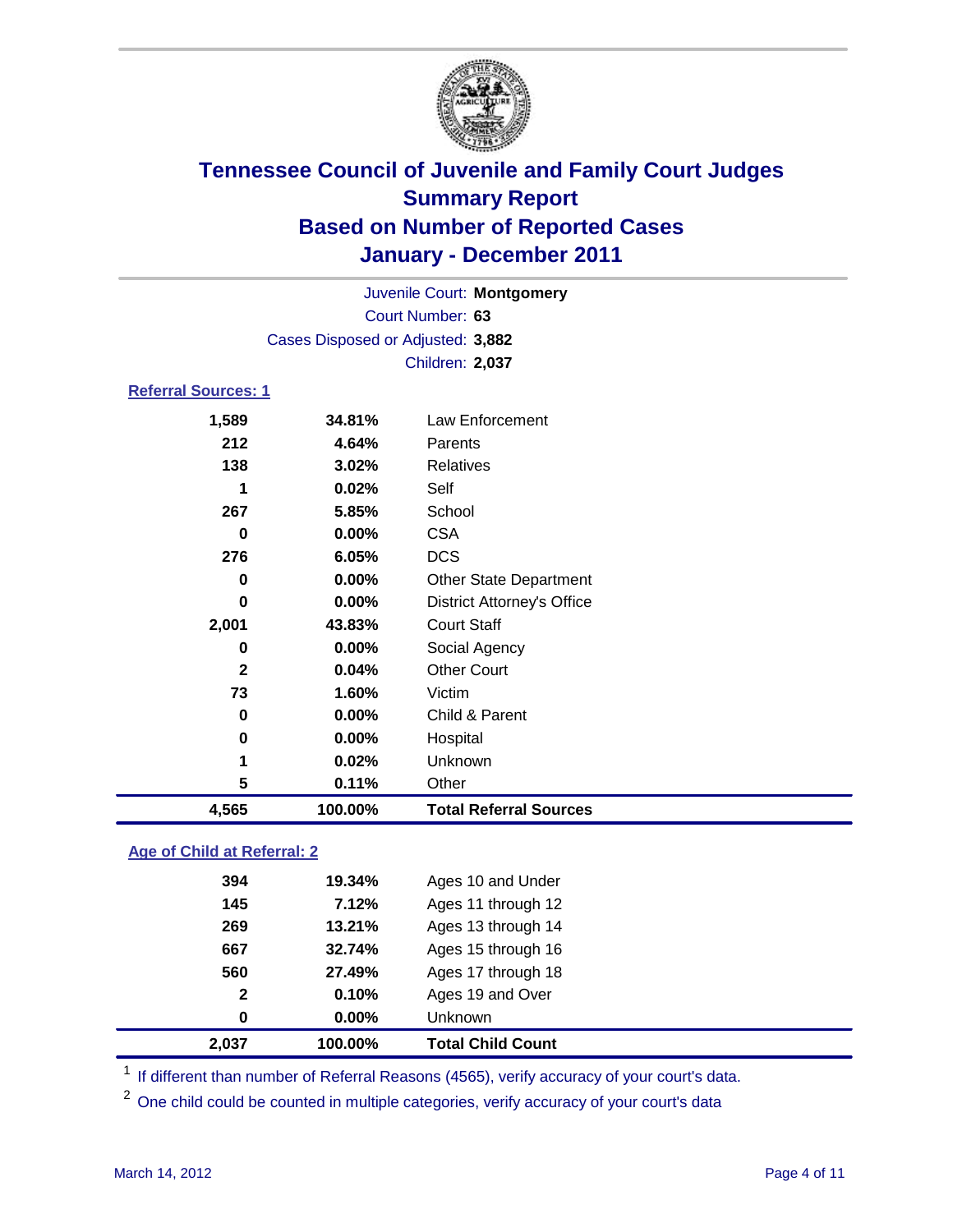

| Juvenile Court: Montgomery              |                                   |                          |  |  |
|-----------------------------------------|-----------------------------------|--------------------------|--|--|
| Court Number: 63                        |                                   |                          |  |  |
|                                         | Cases Disposed or Adjusted: 3,882 |                          |  |  |
|                                         | <b>Children: 2,037</b>            |                          |  |  |
| Sex of Child: 1                         |                                   |                          |  |  |
| 1,099                                   | 53.95%                            | Male                     |  |  |
| 790                                     | 38.78%                            | Female                   |  |  |
| 148                                     | 7.27%                             | Unknown                  |  |  |
| 2,037                                   | 100.00%                           | <b>Total Child Count</b> |  |  |
| Race of Child: 1                        |                                   |                          |  |  |
| 961                                     | 47.18%                            | White                    |  |  |
| 580                                     | 28.47%                            | African American         |  |  |
| 7                                       | 0.34%                             | Native American          |  |  |
| 9                                       | 0.44%                             | Asian                    |  |  |
| 43                                      | 2.11%                             | Mixed                    |  |  |
| 437                                     | 21.45%                            | Unknown                  |  |  |
| 2,037                                   | 100.00%                           | <b>Total Child Count</b> |  |  |
| <b>Hispanic Origin: 1</b>               |                                   |                          |  |  |
| 24                                      | 1.18%                             | Yes                      |  |  |
| 5                                       | 0.25%                             | <b>No</b>                |  |  |
| 2,008                                   | 98.58%                            | Unknown                  |  |  |
| 2,037                                   | 100.00%                           | <b>Total Child Count</b> |  |  |
| <b>School Enrollment of Children: 1</b> |                                   |                          |  |  |
| 1,488                                   | 73.05%                            | Yes                      |  |  |
| 99                                      | 4.86%                             | <b>No</b>                |  |  |
| 450                                     | 22.09%                            | Unknown                  |  |  |
| 2,037                                   | 100.00%                           | <b>Total Child Count</b> |  |  |

<sup>1</sup> One child could be counted in multiple categories, verify accuracy of your court's data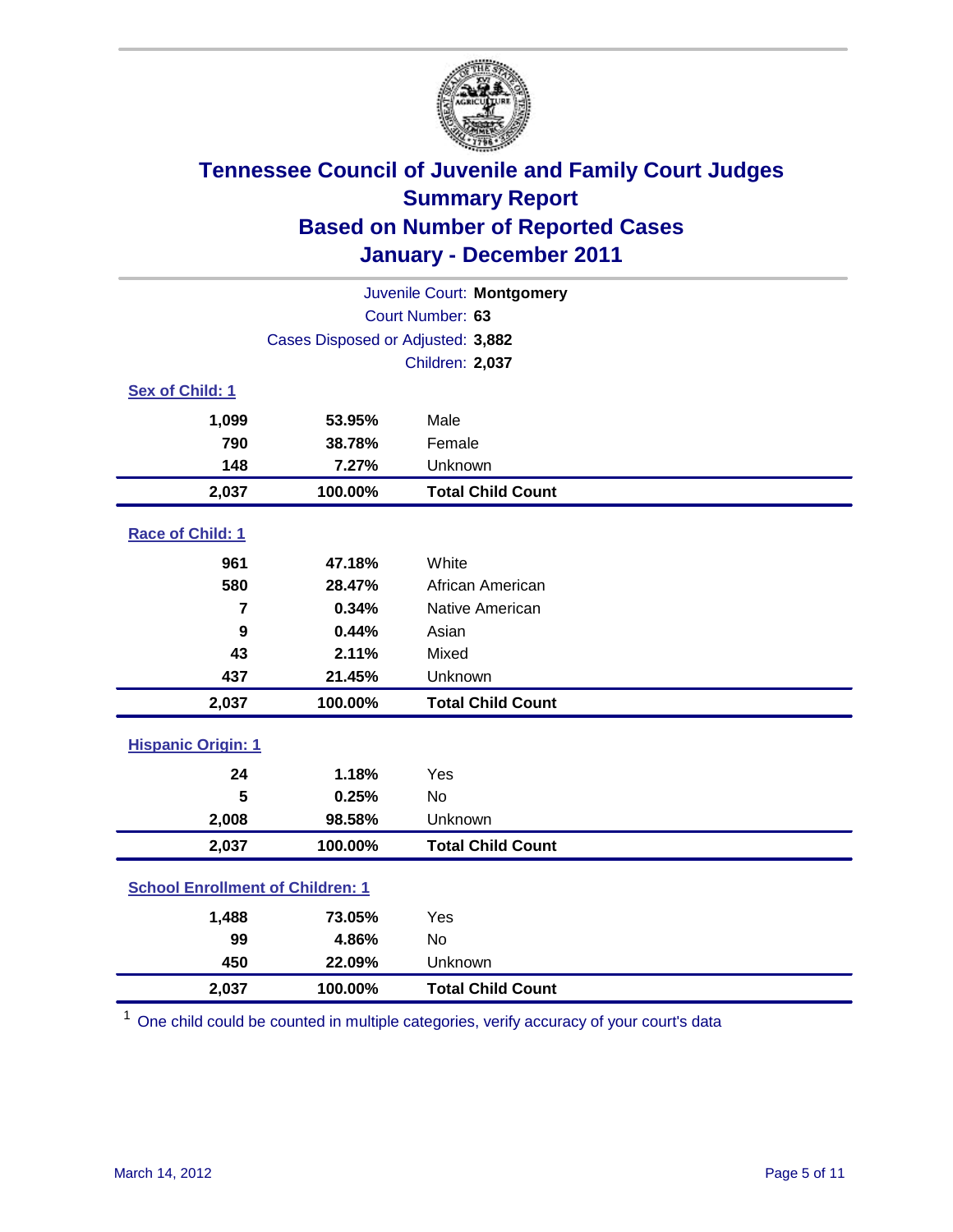

Court Number: **63** Juvenile Court: **Montgomery** Cases Disposed or Adjusted: **3,882** Children: **2,037**

### **Living Arrangement of Child at Time of Referral: 1**

| 2,037 | 100.00%  | <b>Total Child Count</b>     |
|-------|----------|------------------------------|
| 12    | 0.59%    | Other                        |
| 543   | 26.66%   | Unknown                      |
| 0     | $0.00\%$ | Independent                  |
| 0     | $0.00\%$ | In an Institution            |
| 0     | $0.00\%$ | In a Residential Center      |
| 1     | 0.05%    | In a Group Home              |
| 8     | 0.39%    | With Foster Family           |
| 4     | 0.20%    | <b>With Adoptive Parents</b> |
| 51    | 2.50%    | <b>With Relatives</b>        |
| 180   | 8.84%    | With Father                  |
| 732   | 35.94%   | With Mother                  |
| 48    | 2.36%    | With Mother and Stepfather   |
| 15    | 0.74%    | With Father and Stepmother   |
| 443   | 21.75%   | With Both Biological Parents |
|       |          |                              |

#### **Type of Detention: 2**

| 3,882 | 100.00%  | <b>Total Detention Count</b> |  |
|-------|----------|------------------------------|--|
| 0     | $0.00\%$ | Other                        |  |
| 3,680 | 94.80%   | Does Not Apply               |  |
| 0     | $0.00\%$ | Unknown                      |  |
| 0     | $0.00\%$ | <b>Psychiatric Hospital</b>  |  |
| 0     | 0.00%    | Jail - No Separation         |  |
| 0     | $0.00\%$ | Jail - Partial Separation    |  |
| 0     | 0.00%    | Jail - Complete Separation   |  |
| 199   | 5.13%    | Juvenile Detention Facility  |  |
| 3     | 0.08%    | Non-Secure Placement         |  |
|       |          |                              |  |

<sup>1</sup> One child could be counted in multiple categories, verify accuracy of your court's data

<sup>2</sup> If different than number of Cases (3882) verify accuracy of your court's data.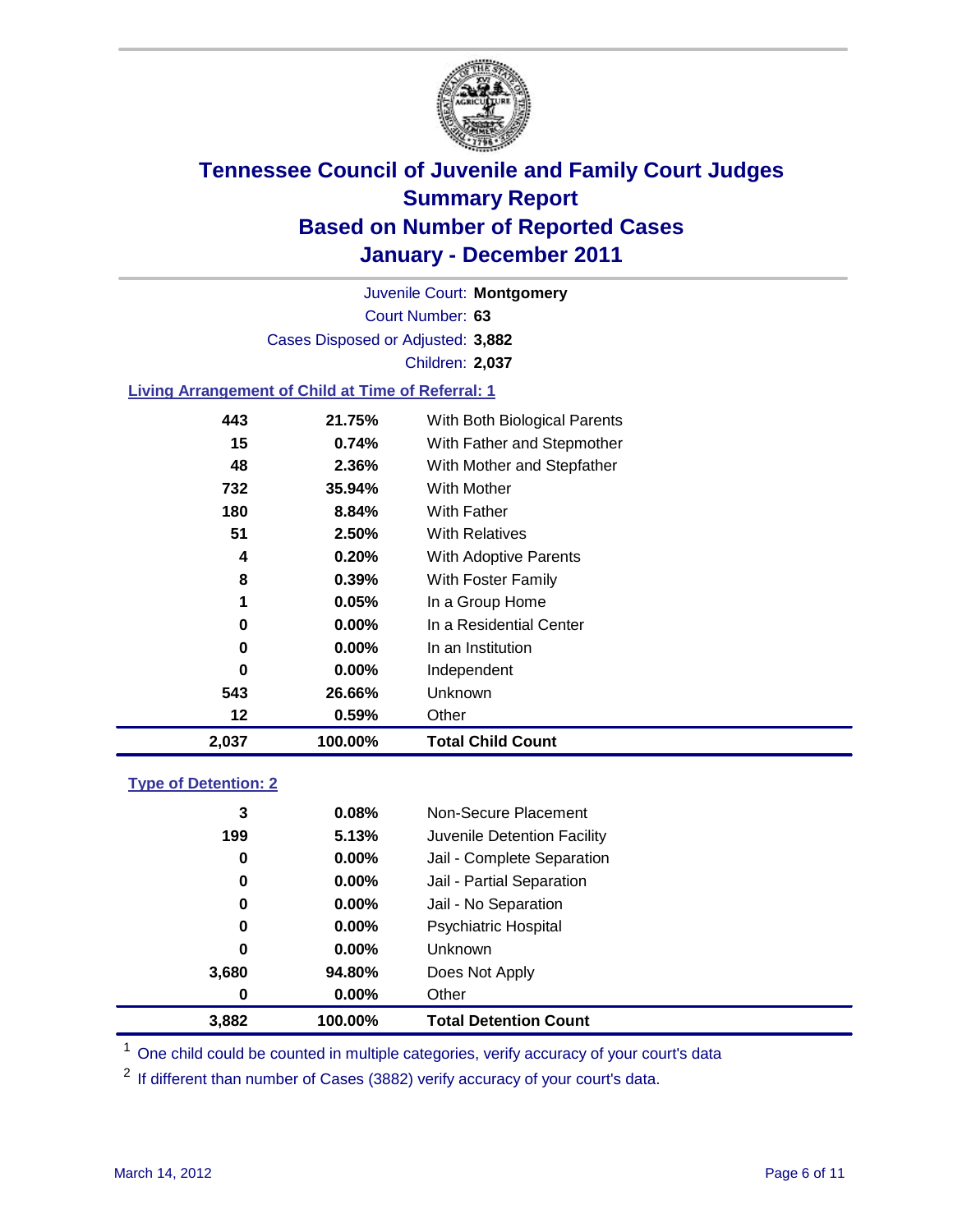

|                                                    | Juvenile Court: Montgomery        |                                      |  |  |
|----------------------------------------------------|-----------------------------------|--------------------------------------|--|--|
|                                                    | Court Number: 63                  |                                      |  |  |
|                                                    | Cases Disposed or Adjusted: 3,882 |                                      |  |  |
| Children: 2,037                                    |                                   |                                      |  |  |
| <b>Placement After Secure Detention Hearing: 1</b> |                                   |                                      |  |  |
| 137                                                | 3.53%                             | Returned to Prior Living Arrangement |  |  |
| 53                                                 | 1.37%                             | Juvenile Detention Facility          |  |  |
| 0                                                  | 0.00%                             | Jail                                 |  |  |
| 5                                                  | 0.13%                             | Shelter / Group Home                 |  |  |
| 1                                                  | 0.03%                             | <b>Foster Family Home</b>            |  |  |
| 2                                                  | 0.05%                             | Psychiatric Hospital                 |  |  |
|                                                    | 0.03%                             | Unknown                              |  |  |
| 3,681                                              | 94.82%                            | Does Not Apply                       |  |  |
| $\mathbf 2$                                        | 0.05%                             | Other                                |  |  |
|                                                    |                                   |                                      |  |  |
| 3,882                                              | 100.00%                           | <b>Total Placement Count</b>         |  |  |
|                                                    |                                   |                                      |  |  |
| <b>Intake Actions: 2</b><br>1,335                  | 29.24%                            | <b>Petition Filed</b>                |  |  |
| 5                                                  | 0.11%                             | <b>Motion Filed</b>                  |  |  |
| 1,242                                              | 27.21%                            | <b>Citation Processed</b>            |  |  |
| 2                                                  | 0.04%                             | Notification of Paternity Processed  |  |  |
| 1,972                                              | 43.20%                            | Scheduling of Judicial Review        |  |  |
| $\bf{0}$                                           | 0.00%                             | Scheduling of Administrative Review  |  |  |
| 0                                                  | 0.00%                             | Scheduling of Foster Care Review     |  |  |
| $\bf{0}$                                           | 0.00%                             | Unknown                              |  |  |
| 0                                                  | 0.00%                             | Does Not Apply                       |  |  |
| 9                                                  | 0.20%                             | Other                                |  |  |

<sup>1</sup> If different than number of Cases (3882) verify accuracy of your court's data.

<sup>2</sup> If different than number of Referral Reasons (4565), verify accuracy of your court's data.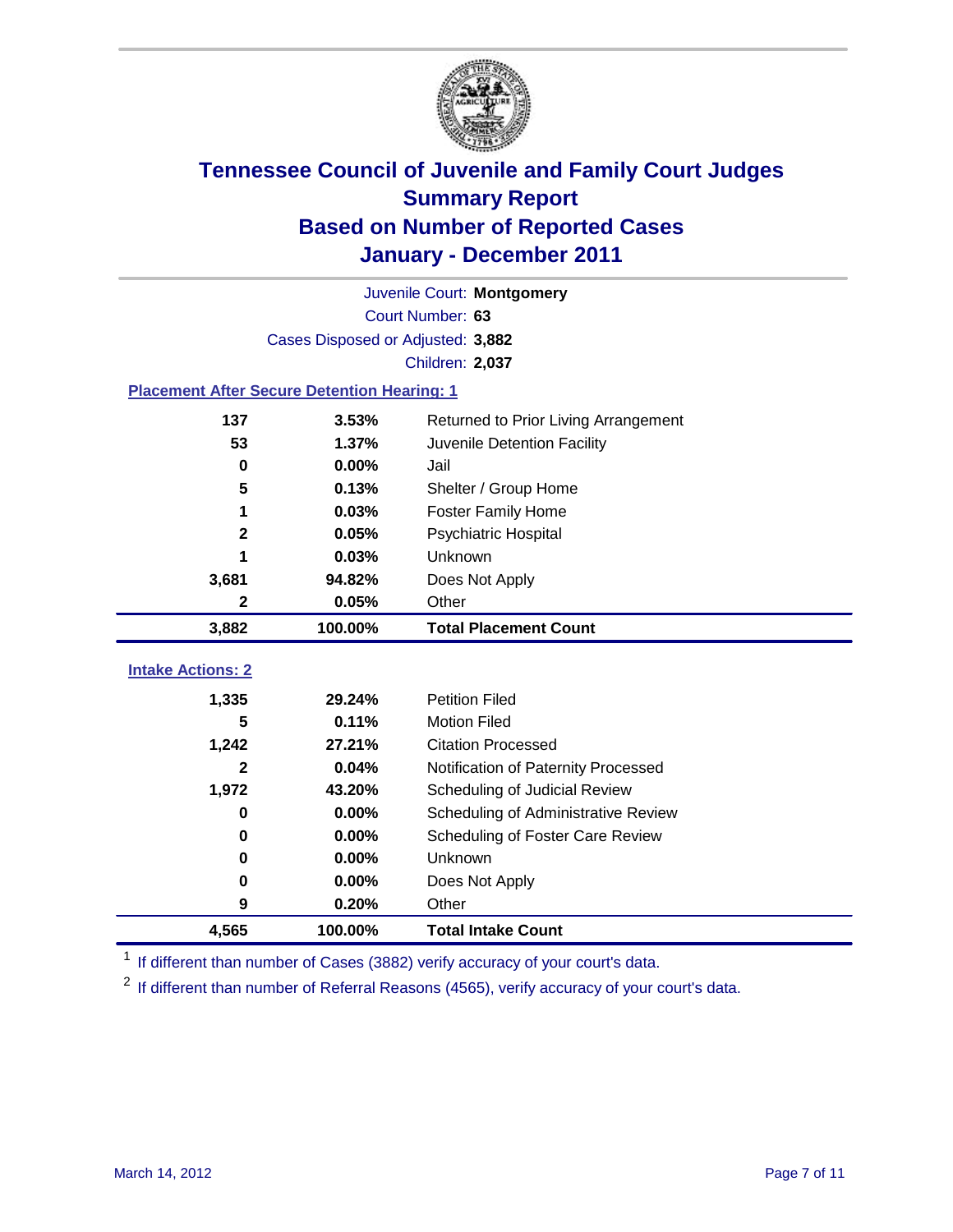

Court Number: **63** Juvenile Court: **Montgomery** Cases Disposed or Adjusted: **3,882** Children: **2,037**

#### **Last Grade Completed by Child: 1**

| 18                                      | 0.88%   | Too Young for School         |  |
|-----------------------------------------|---------|------------------------------|--|
| 10                                      | 0.49%   | Preschool                    |  |
| 8                                       | 0.39%   | Kindergarten                 |  |
| 18                                      | 0.88%   | 1st Grade                    |  |
| 13                                      | 0.64%   | 2nd Grade                    |  |
| 24                                      | 1.18%   | 3rd Grade                    |  |
| 27                                      | 1.33%   | 4th Grade                    |  |
| 37                                      | 1.82%   | 5th Grade                    |  |
| 44                                      | 2.16%   | 6th Grade                    |  |
| 94                                      | 4.61%   | 7th Grade                    |  |
| 125                                     | 6.14%   | 8th Grade                    |  |
| 176                                     | 8.64%   | 9th Grade                    |  |
| 239                                     | 11.73%  | 10th Grade                   |  |
| 301                                     | 14.78%  | 11th Grade                   |  |
| 240                                     | 11.78%  | 12th Grade                   |  |
| 4                                       | 0.20%   | Non-Graded Special Ed        |  |
| 1                                       | 0.05%   | <b>GED</b>                   |  |
| 25                                      | 1.23%   | Graduated                    |  |
| $\bf{0}$                                | 0.00%   | <b>Never Attended School</b> |  |
| 633                                     | 31.08%  | Unknown                      |  |
| $\bf{0}$                                | 0.00%   | Other                        |  |
| 2,037                                   | 100.00% | <b>Total Child Count</b>     |  |
| <b>Enrolled in Special Education: 1</b> |         |                              |  |

| 2,037 | 100.00%     | <b>Total Child Count</b> |
|-------|-------------|--------------------------|
| 939   | 46.10%      | Unknown                  |
| 1,080 | 53.02%      | No                       |
|       | 18<br>0.88% | Yes                      |
|       |             |                          |

One child could be counted in multiple categories, verify accuracy of your court's data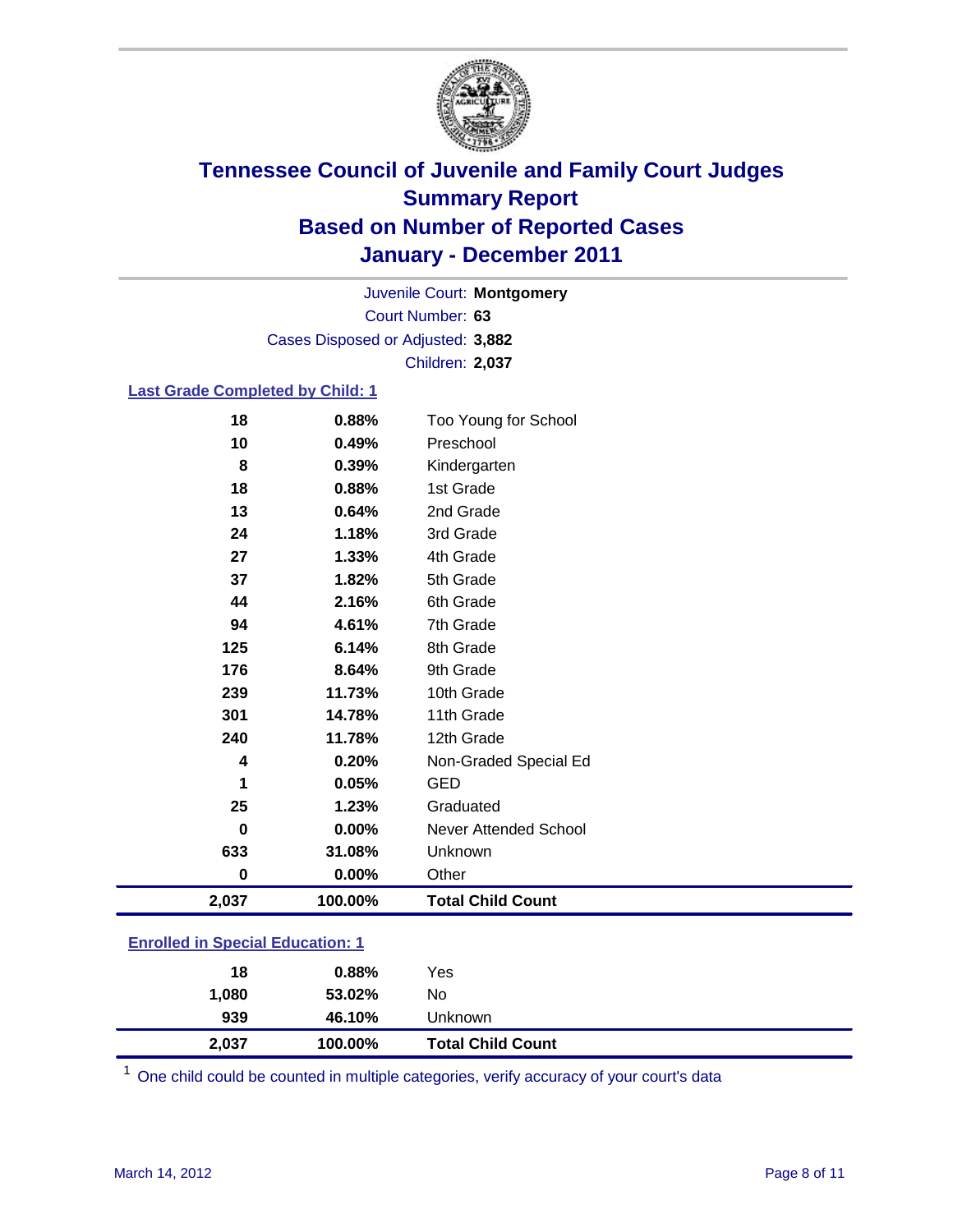

|                              | Juvenile Court: Montgomery        |                           |  |  |
|------------------------------|-----------------------------------|---------------------------|--|--|
|                              | Court Number: 63                  |                           |  |  |
|                              | Cases Disposed or Adjusted: 3,882 |                           |  |  |
|                              | <b>Children: 2,037</b>            |                           |  |  |
| <b>Action Executed By: 1</b> |                                   |                           |  |  |
| 2,997                        | 65.65%                            | Judge                     |  |  |
| 1,248                        | 27.34%                            | Magistrate                |  |  |
| 318                          | 6.97%                             | <b>YSO</b>                |  |  |
| $\mathbf{2}$                 | 0.04%                             | Other                     |  |  |
| 0                            | 0.00%                             | Unknown                   |  |  |
| 4,565                        | 100.00%                           | <b>Total Action Count</b> |  |  |

### **Formal / Informal Actions: 1**

| 393   | 8.61%    | Dismissed                                        |
|-------|----------|--------------------------------------------------|
| 43    | 0.94%    | Retired / Nolle Prosequi                         |
| 176   | 3.86%    | <b>Complaint Substantiated Delinquent</b>        |
| 94    | 2.06%    | <b>Complaint Substantiated Status Offender</b>   |
| 9     | 0.20%    | <b>Complaint Substantiated Dependent/Neglect</b> |
| 0     | $0.00\%$ | <b>Complaint Substantiated Abused</b>            |
| 1     | 0.02%    | <b>Complaint Substantiated Mentally III</b>      |
| 441   | 9.66%    | Informal Adjustment                              |
| 115   | 2.52%    | <b>Pretrial Diversion</b>                        |
| 1     | 0.02%    | <b>Transfer to Adult Court Hearing</b>           |
| 3     | $0.07\%$ | Charges Cleared by Transfer to Adult Court       |
| 484   | 10.60%   | Special Proceeding                               |
| 667   | 14.61%   | <b>Review Concluded</b>                          |
| 2,137 | 46.81%   | Case Held Open                                   |
| 1     | 0.02%    | Other                                            |
| 0     | $0.00\%$ | <b>Unknown</b>                                   |
| 4,565 | 100.00%  | <b>Total Action Count</b>                        |

<sup>1</sup> If different than number of Referral Reasons (4565), verify accuracy of your court's data.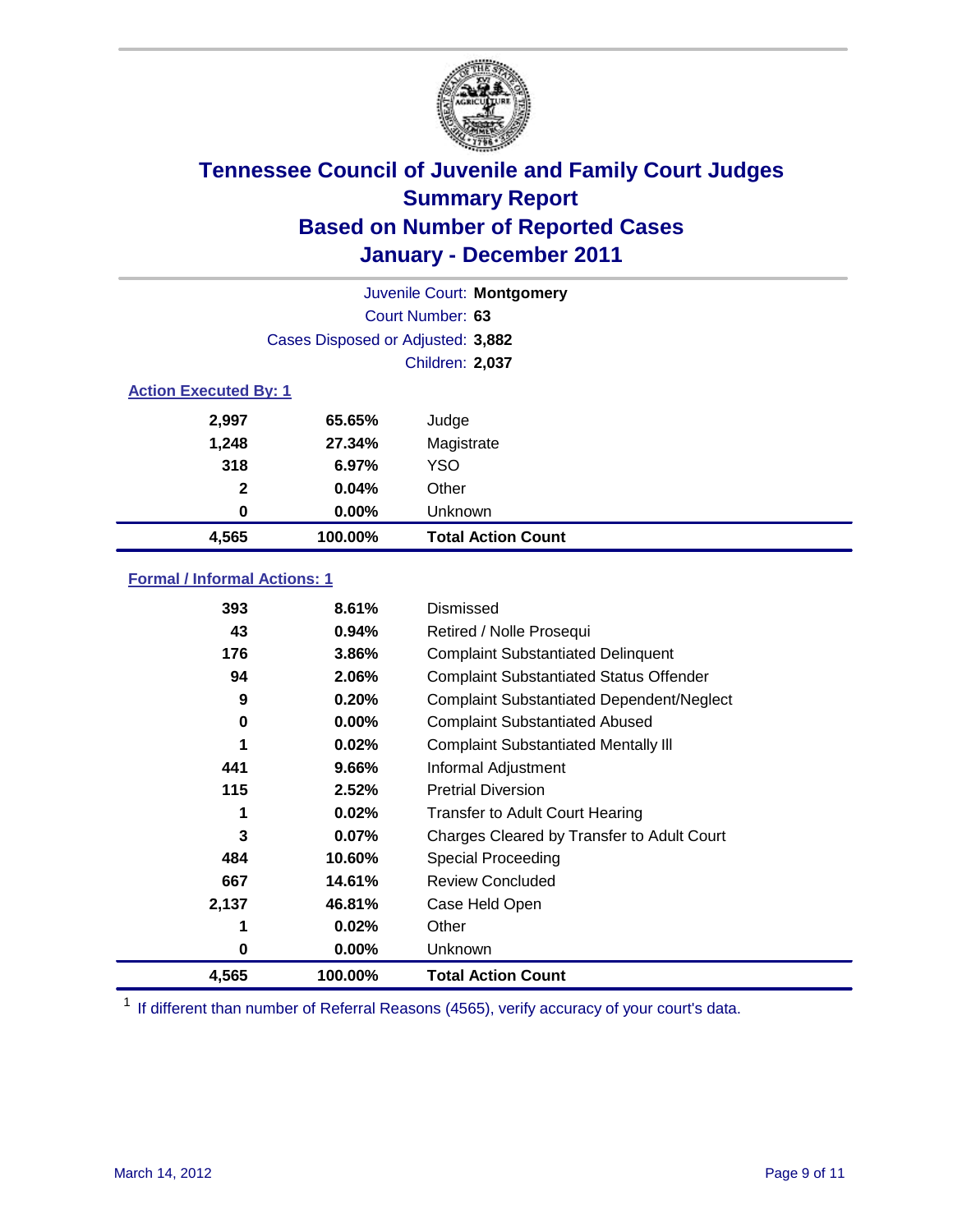

|                       |                                   | Juvenile Court: Montgomery                            |
|-----------------------|-----------------------------------|-------------------------------------------------------|
|                       |                                   | Court Number: 63                                      |
|                       | Cases Disposed or Adjusted: 3,882 |                                                       |
|                       |                                   | Children: 2,037                                       |
| <b>Case Outcomes:</b> |                                   | There can be multiple outcomes for one child or case. |
| 785                   | 10.56%                            | <b>Case Dismissed</b>                                 |
| 62                    | 0.83%                             | Case Retired or Nolle Prosequi                        |
| 804                   | 10.82%                            | Warned / Counseled                                    |
| 2,071                 | 27.87%                            | <b>Held Open For Review</b>                           |
| 123                   | 1.66%                             | Supervision / Probation to Juvenile Court             |
| 84                    | 1.13%                             | <b>Probation to Parents</b>                           |
| 90                    | 1.21%                             | Referral to Another Entity for Supervision / Service  |
| 210                   | 2.83%                             | Referred for Mental Health Counseling                 |
| 90                    | 1.21%                             | Referred for Alcohol and Drug Counseling              |
| 18                    | 0.24%                             | <b>Referred to Alternative School</b>                 |
| 0                     | 0.00%                             | Referred to Private Child Agency                      |
| 197                   | 2.65%                             | Referred to Defensive Driving School                  |
| 13                    | 0.17%                             | Referred to Alcohol Safety School                     |
| 268                   | 3.61%                             | Referred to Juvenile Court Education-Based Program    |
| 47                    | 0.63%                             | Driver's License Held Informally                      |
| 1                     | 0.01%                             | <b>Voluntary Placement with DMHMR</b>                 |
| 11                    | 0.15%                             | <b>Private Mental Health Placement</b>                |
| 0                     | 0.00%                             | <b>Private MR Placement</b>                           |
| 1                     | 0.01%                             | Placement with City/County Agency/Facility            |
| 6                     | 0.08%                             | Placement with Relative / Other Individual            |
| 77                    | 1.04%                             | Fine                                                  |
| 176                   | 2.37%                             | <b>Public Service</b>                                 |
| 55                    | 0.74%                             | Restitution                                           |
| 3                     | 0.04%                             | <b>Runaway Returned</b>                               |
| 125                   | 1.68%                             | No Contact Order                                      |
| 11                    | 0.15%                             | Injunction Other than No Contact Order                |
| 141                   | 1.90%                             | <b>House Arrest</b>                                   |
| 0                     | 0.00%                             | <b>Court Defined Curfew</b>                           |
| 1                     | 0.01%                             | Dismissed from Informal Adjustment                    |
| $\mathbf 2$           | 0.03%                             | <b>Dismissed from Pretrial Diversion</b>              |
| 31                    | 0.42%                             | <b>Released from Probation</b>                        |
| 2                     | 0.03%                             | <b>Transferred to Adult Court</b>                     |
| 3                     | 0.04%                             | <b>DMHMR Involuntary Commitment</b>                   |